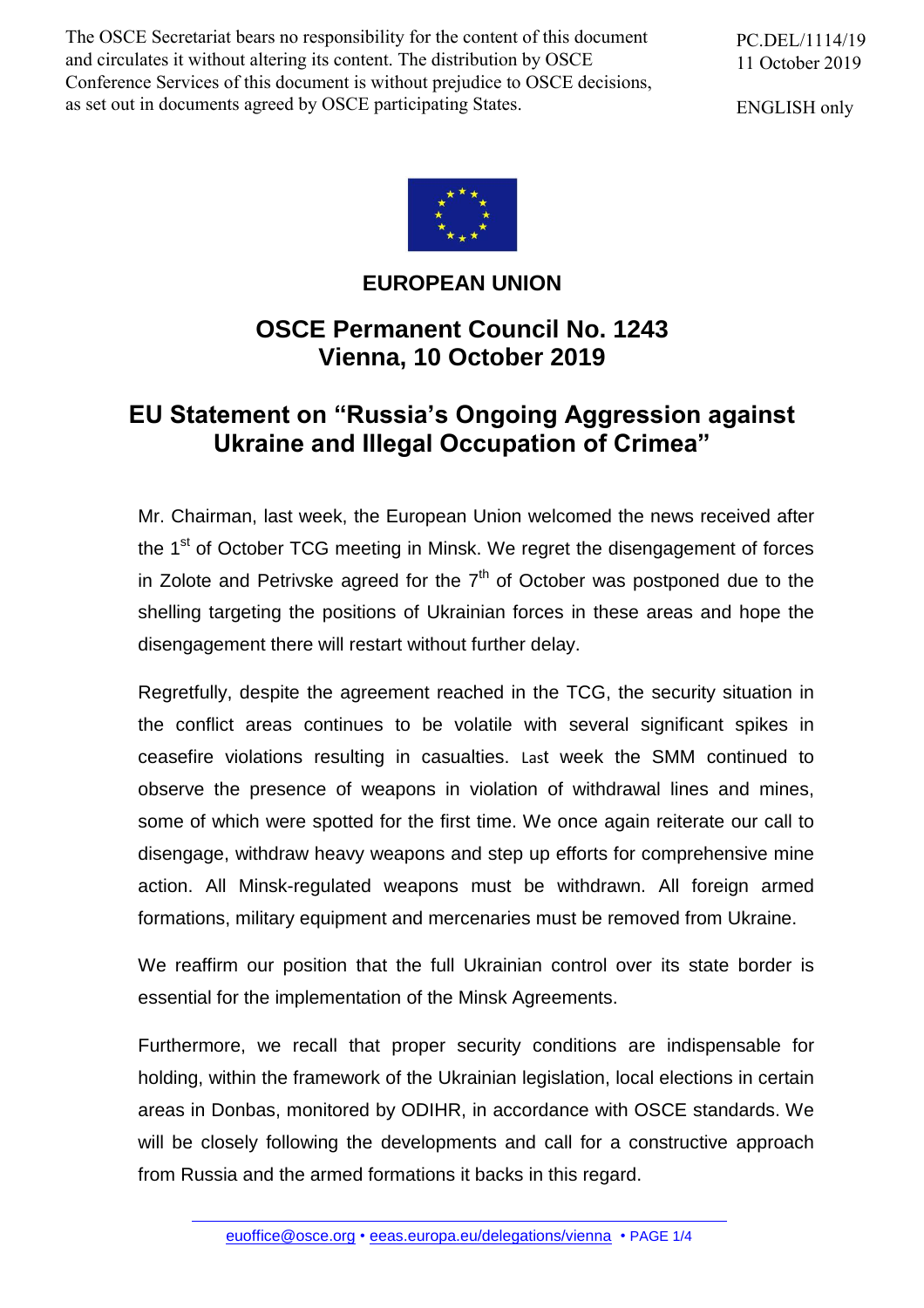Regarding the security situation, there are certainly positive developments, which we welcome and strongly encourage, like the adherence to the ceasefire recommitment of 21 July and the disengagement of forces and repair works in Stanytsia Luhanska. We strongly hope that the progress in the TCG will translate into an overall improved security situation on the ground and would also allow for the start of disengagement in Zolote and Pertrivske. This would ease the suffering for those civilians living close to the contact line who bear the brunt of this conflict. In this regard, we commend the Ukrainian leadership for its unwavering commitment to the peaceful conflict resolution and call on Russia and the armed formation it backs to act likewise.

Mr. Chairman, the SMM remains our source of reliable information of the situation on the ground. We highly value its regular and thematic reports. The safety and security of the SMM is of primary importance. The EU strongly deplores any attempts to harass, intimidate or impede the work of SMM personnel and condemns the continued threats and restrictions to the SMM, which occur predominantly in non-government controlled areas. This practice hampers the SMM from fulfilling its mandate. The SMM must have safe, secure, unconditional und unimpeded access to the entire territory of Ukraine. This includes the illegally annexed Crimea and the city of Sevastopol and along the Ukraine-Russia state border, to which the SMM is systematically denied access by Russia-backed formations. We once again deplore targeting of SMM assets, including SMM UAVs, by means of signal interference and small arms fire. Those responsible for any wilful damage, destruction or loss of SMM UAVs and other assets should be held accountable, both politically and financially.

We reiterate our utmost concern about the Russian presidential decrees and their extensions, enabling the simplified issuing of Russian passports to Ukrainian citizens, which constitutes yet another attack on the sovereignty of Ukraine and runs counter to the spirit and objectives of the Minsk agreements. In this context, we wish to inform our partners that last week the European Commission and the EEAS sent guidance to the Member States and Schengen associated countries'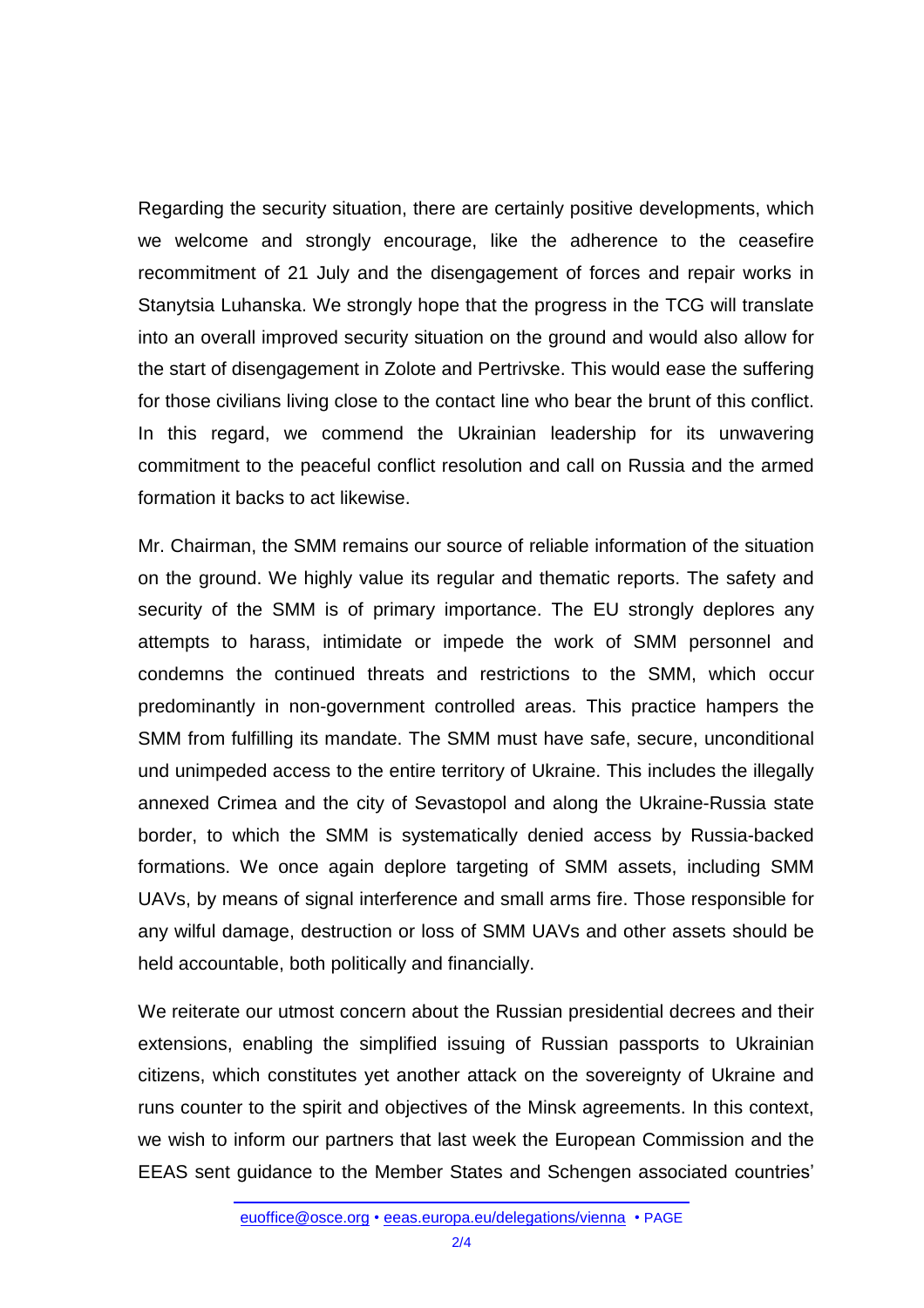consulates on how to identify and not to recognise the passports issued in the implementation of the Russian presidential decree of 24 April, in contradiction to the Minsk agreements.

We reiterate our position on the unjustified use of force by Russia near the Kerch Strait on 25 November 2018, its negative impact in the Black and Azov seas and Russia's violations of international law. We call on Russia to return to Ukraine's custody the three vessels seized in the Black Sea on the  $25<sup>th</sup>$  of November last year, in accordance with the binding order of the International Tribunal for the Law of the Sea. We further call on Russia to ensure unhindered and free passage to and from the Sea of Azov, in accordance with international law. Respect for international court rulings is fundamental for an international rules-based order.

The EU remains firm in its call on all sides to swiftly and fully implement the Minsk agreements and honour their commitments in full in order to achieve a sustainable political solution to the conflict in line with OSCE principles and commitments. We call on Russia to fully assume its responsibility in this regard and to use its considerable influence over the armed formations it backs to meet the Minsk commitments in full. Respect for these principles and commitments must be restored. We again call on Russia to immediately stop fuelling the conflict by providing financial and military support to the armed formations, and we remain deeply concerned about the presence of Russian military equipment and personnel in areas held by Russia-backed armed formations. The duration of the European Union's economic sanctions against Russia is linked to the complete implementation of the Minsk agreements.

The EU recalls its unwavering support to the sovereignty, territorial integrity, unity and independence of Ukraine within its internationally recognised borders, and calls upon Russia to do likewise. We urge Russia to uphold these fundamental principles that it has itself invoked many times and to contribute, by acts and public pronouncements, to stabilising the situation and reversing moves that contravene these principles. We strongly condemn the clear violation of Ukrainian